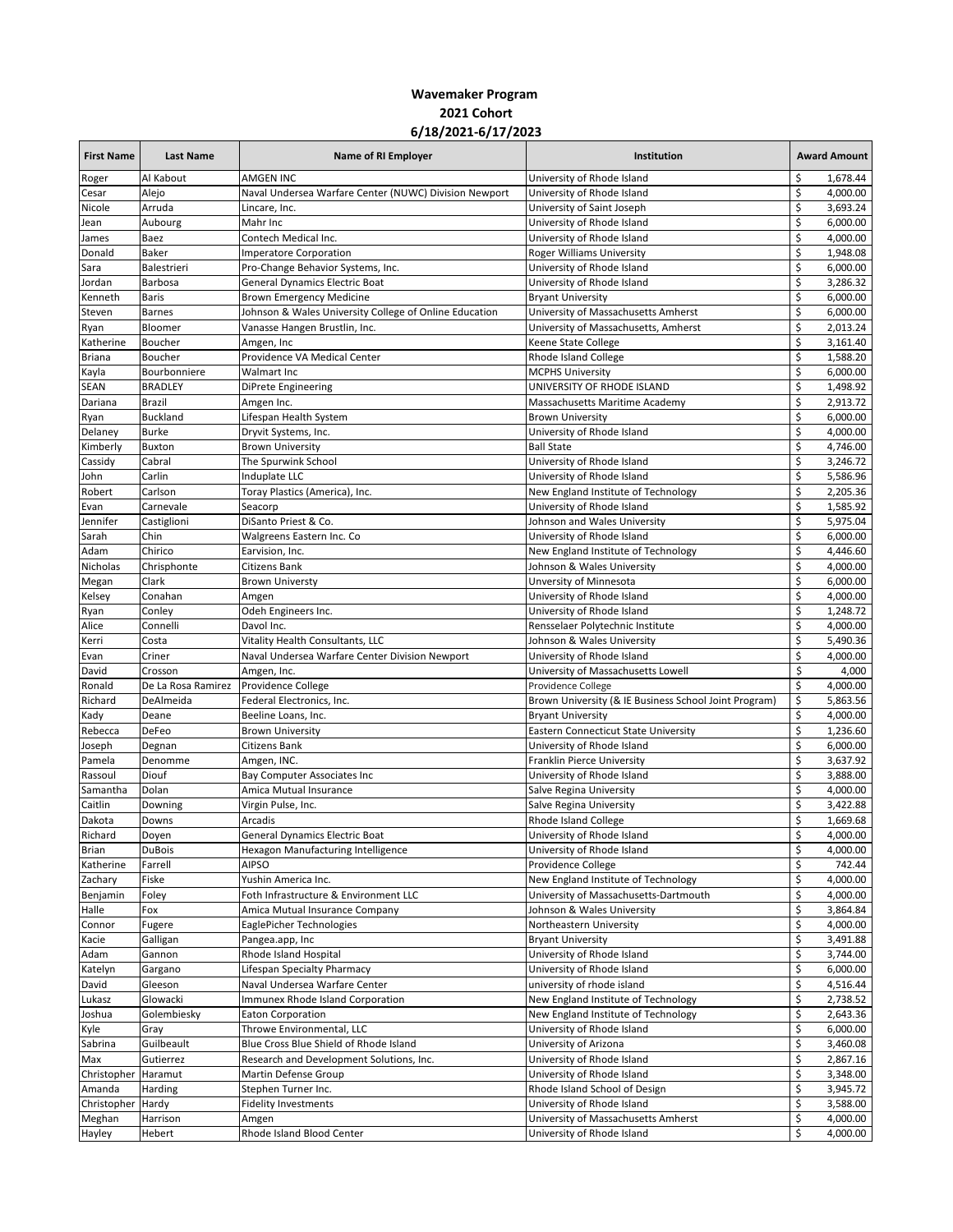|                |                 | Amica Mutual Insurance Company                   |                                             | \$      | 4,000.00 |
|----------------|-----------------|--------------------------------------------------|---------------------------------------------|---------|----------|
| Josephine      | Heng            |                                                  | <b>Bryant University</b>                    |         |          |
| Grant          | Henke           | Amgen Inc                                        | Colorado State University                   | \$      | 4,000.00 |
| Leah           | Hoder           | Landmark Medical Center                          | University of Rhode Island                  | \$      | 4,000.00 |
| Eric           | Hudson          | Amica Mutual Insurance Company                   | University of Rhode Island                  | \$      | 2,931.24 |
|                |                 |                                                  |                                             |         |          |
| Mohamad        | Jamal Aldine    | Amgen                                            | University of Rhode Island                  | \$      | 4,000.00 |
| Abigail        | James           | Amica Mutual Insurance Company                   | Georgia Institute of Technology             | \$      | 4,000.00 |
| Robert         | Jenkins         | Infosys Limited                                  | University of Pittsburgh                    | \$      | 4,000.00 |
| Cory           | Johnson         | <b>General Dynamics Electric Boat</b>            | New England Institute of Technology         | \$      | 4,000.00 |
|                |                 |                                                  |                                             |         |          |
| <b>Brandon</b> | Karmelowicz     | <b>Teknor Apex</b>                               | University of Massachusetts Lowell          | \$      | 3,564.00 |
| Arlene         | Kavanagh        | Orthopedics Rhode Island                         | James Madison University                    | \$      | 6,000.00 |
| Timothy        | Keefe           | Keller North America                             | University of Rhode Island                  | \$      | 1,654.20 |
|                |                 |                                                  |                                             |         |          |
| Aiden          | Keene           | Department of the Navy                           | University of Rhode Island                  | \$      | 4,000.00 |
| Kyle           | Keitz           | Lockheed Martin                                  | <b>Rhode Island College</b>                 | \$      | 2,038.44 |
| Thomas         | Kenney          | Vertikal6                                        | <b>Rhode Island College</b>                 | \$      | 4,000.00 |
| Benjamin       | King            | Amica Mutual                                     | Nichols College                             | \$      | 6,000.00 |
|                |                 |                                                  |                                             |         |          |
| Jeffrey        | King            | Science Applications International Coropration   | Oregon Institute of Technology              | \$      | 4,000.00 |
| Matthew        | King            | Kineteks LLC                                     | Rhode Island College                        | \$      | 4,000.00 |
| Zakary         | Kinzel          | Amgen                                            | University of Rhode Island                  | \$      | 4,000.00 |
|                |                 |                                                  |                                             |         |          |
| Zachary        | Korpacz         | CVS Health                                       | <b>Bryant University</b>                    | \$      | 4,000.00 |
| Cameron        | LaFreniere      | Vector North America                             | University of Rhode Island                  | \$      | 2,596.56 |
| Aaron          | LaPorte         | Amgen Immunex Rhode Island                       | <b>Eastern Connecticut State University</b> | \$      | 4,000.00 |
|                | Lariviere       |                                                  | The School of the Art Institute of Chicago  | \$      | 2,418.24 |
| Ryan           |                 | Hope Valley Industries                           |                                             |         |          |
| Debra          | Laster          | Amica Mutual Insurance                           | New England Institute of Technology         | \$      | 6,000.00 |
| Gabriel        | Le              | <b>Fidelity Investments</b>                      | University of Rhode Island                  | \$      | 2,366.40 |
| Andrew         | Leddy           | <b>Rite Solutions</b>                            | Salve Regina University                     | \$      | 4,488.00 |
|                |                 |                                                  |                                             |         |          |
| Lynn           | Long            | Rite-Solution, Inc                               | <b>Boston University</b>                    | \$      | 6,000.00 |
| Katelyn        | Ludemann        | Naval Undersea Warfare Center Division, Newport  | University of Rhode Island                  | \$      | 4,000.00 |
| Benjamin       | Lueck           | <b>DBVW Architects</b>                           | University of California, Berkeley          | \$      | 5,113.56 |
|                |                 |                                                  |                                             |         |          |
| Alicia         | Lusignan        | MetLife                                          | <b>Rhode Island College</b>                 | \$      | 6,000.00 |
| Michelle       | MacDonald       | Woodard & Curran                                 | University of Rhode Island                  | \$      | 4,000.00 |
| Samuel         | Maceroni        | <b>First Point Power LLC</b>                     | Providence College                          | \$      | 2,523.96 |
|                |                 |                                                  |                                             |         |          |
| Evan           | Markley         | VoltServer INC                                   | New England Institute of Technology         | \$      | 4,000.00 |
| Daniel         | Martini         | Yushin America Inc.                              | New England Institute of Technology         | \$      | 4,000.00 |
| Jenna          | Maynard         | Sansiveri, Kimball & Co., LLP                    | University of Rhode Island                  | \$      | 3,994.08 |
| Mitchell       | McAllister      | EpiVax, INC                                      | University of North Carolina at Chapel Hill | \$      | 4,000.00 |
|                |                 |                                                  |                                             |         |          |
| Darien         | McLaughlin      | Naval Undersea Warfare Center                    | University of Rhode Island                  | \$      | 3,312.00 |
| Emily          | McLaughlin      | South County Hospital                            | The University of Rhode Island              | \$      | 4,000.00 |
| Jacob          | Miller          | O and G Studio                                   | Rhode Island School of Design               | \$      | 1,934.64 |
|                |                 |                                                  |                                             |         |          |
| Michael        | Miller          | Derecktor Marine Technology LLC                  | <b>Brown University</b>                     | \$      | 4,653.60 |
| Nareg          | Mkrtschjan      | Raytheon Technologies                            | <b>Boston University</b>                    | \$      | 4,000.00 |
| Nikole         | Moutinho Santos | FM Global                                        | Sacred Heart University                     | \$      | 2,984.64 |
| Savannah       | Mullarney       | Hasbro                                           |                                             | \$      | 6,000.00 |
|                |                 |                                                  | University of Rhode Island                  |         |          |
| Heather        | Murray          | Amgen                                            | Susquehanna University                      | \$      | 3,135.72 |
| Austin         | Myers           | SEACORP, LLC                                     | The University of Rhode Island              | \$      | 4,000.00 |
| Jason          | Nazare          | <b>CVS Health</b>                                | Johnson & Wales University                  | \$      | 5,144.04 |
|                |                 |                                                  |                                             |         |          |
| Yvan           | Noudjom         | Amgen Inc                                        | Northeastern University                     | \$      | 1,692.72 |
| John           | O'Keefe         | Roger Williams University School of Architecture | University of Florida                       | $\zeta$ | 5,840.40 |
| Tolani         | Olagundoye      | University of Rhode Island                       | University of Rhode Island                  | \$      | 6,000.00 |
|                |                 |                                                  |                                             |         |          |
| Stephanie      | Ortega          | CVS Health                                       | Johnson & Wales University                  | \$      | 6,000.00 |
| <b>ANTHONY</b> | PAGANO          | RESTIVO MONACELLI LLP                            | PROVIDENCE COLLEGE                          | \$      | 4,345.92 |
| <b>Brett</b>   | Pappas          | Virgin Pulse, Inc                                | <b>Fitchburg State University</b>           | \$      | 4,000.00 |
| Matthew        | Paquin          | SMMA                                             | University of Rhode Island                  | \$      | 2,386.80 |
|                |                 |                                                  |                                             |         |          |
| Dylan          |                 |                                                  |                                             |         |          |
|                | Parrow          | Jensen Hughes                                    | Worcester Polytechnic INstitute             | \$      | 4,000.00 |
|                |                 |                                                  |                                             |         |          |
| Philletta      | Payne           | Amgen Inc.                                       | University Of Rhode Island                  | \$      | 3,144.36 |
| Adam           | Pepler          | Amgen Inc                                        | University of Rhode Island                  | \$      | 2,916.12 |
| Nicholas       | Pietrantozzi    | <b>Fidelity Investments</b>                      | <b>Bryant University</b>                    | \$      | 1,987.56 |
| Sarah          | Pollock         | Restivo Monacelli LLP                            | <b>Suffolk University</b>                   | \$      | 3,325.68 |
|                |                 |                                                  |                                             |         |          |
| Aaron          | Prendergast     | SAIC                                             | Salve Regina University                     | \$      | 6,000.00 |
| Albert         | Prew            | SAIC                                             | Rhode Island College                        | \$      | 1,754.04 |
| Leah           | Rainville       | Rhode Island Hospital                            | Tufts                                       | \$      | 6,000.00 |
|                |                 |                                                  |                                             |         |          |
| Michael        | Reinhart        | Seacorp LLC                                      | University of Rhode Island                  | \$      | 4,469.04 |
| Jody           | Robinson        | Pare Corporation                                 | Universiy of Rhode Island                   | \$      | 6,000.00 |
| Luis           | Rodriguez       | Eaton Corp                                       | University of Rhode Island                  | \$      | 3,600.00 |
|                |                 |                                                  |                                             |         | 480.00   |
| Shayna         | Rosado          | Amica Mutual Insurance Company                   | Pace University                             | \$      |          |
| Andrew         | Rowles          | Lifespan Physician Group                         | Johnson & Wales University                  | \$      | 6,000.00 |
| Alexandra      | Ryll            | The Chemical Company                             | University of Rhode Island                  | \$      | 2,475.48 |
| Melissa        | Salmani         | The Beacon Mutual Insurance Company              | University of Rhode Island                  | \$      | 1,985.04 |
|                |                 |                                                  |                                             |         |          |
| William        | Salter          | Amgen Inc                                        | Columbia Southern University                | \$      | 3,534.36 |
| Alyssa         | Sands           | <b>Meeting Street</b>                            | <b>Emmanuel College</b>                     | \$      | 6,000.00 |
| Cayton         | Scherf          | Union Studio Architecture and Community Design   | <b>Roger Williams University</b>            | \$      | 4,510.56 |
| Kaleigh        | Schnell         | Amgen                                            | Northeastern University                     | \$      | 6,000.00 |